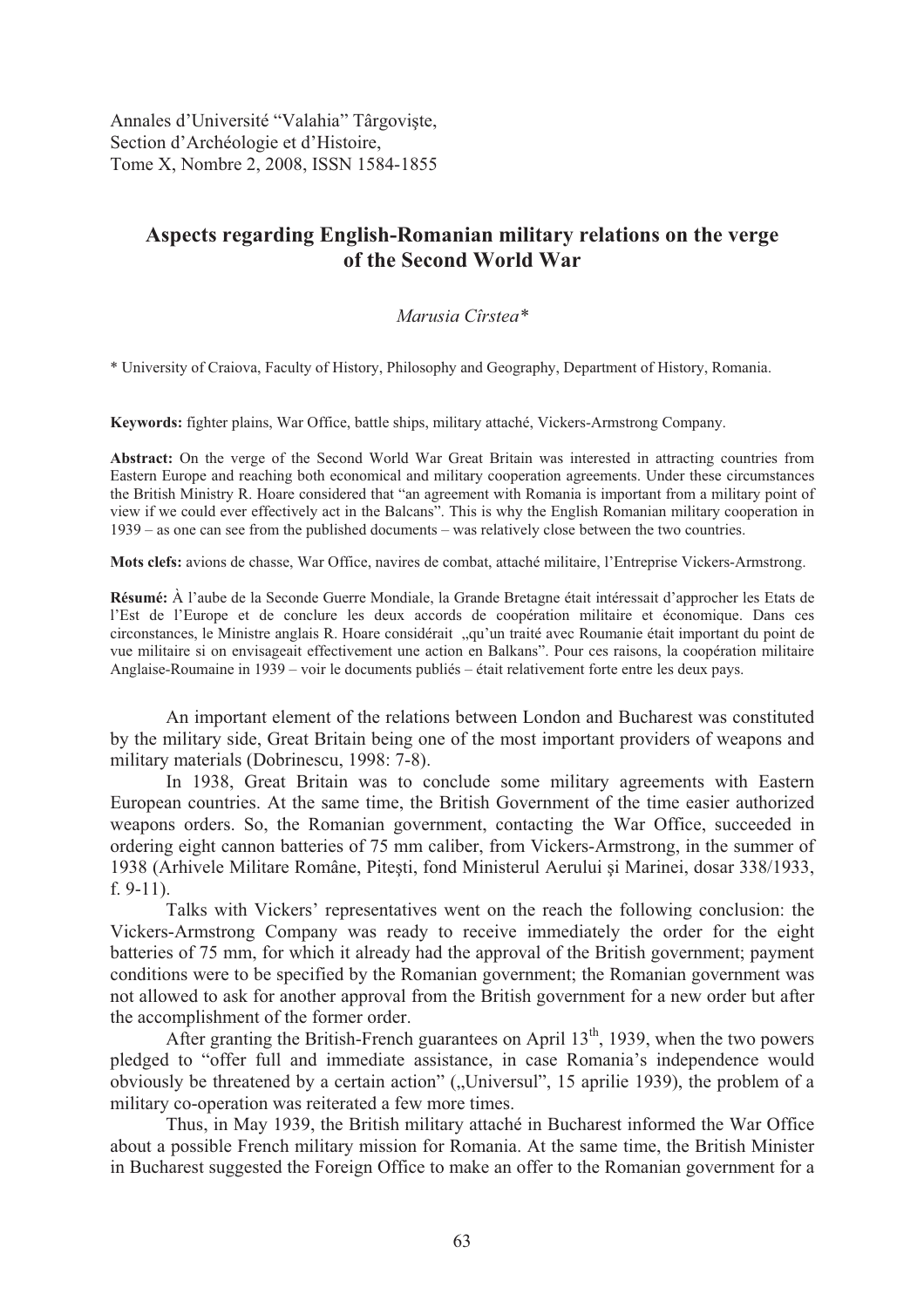number of pilots to be trained in Bucharest. Lord Halifax considered this suggestion "was worth considering by the Air Force Council" (Dobrinescu, 1993: 44).

During the last months preceding the outbreak of the war, the Romanian government made more requests of military help to the British government through V. V. Tilea. These requests followed four main aspects: the problem of delivering uniforms and footwear for the Romanian army; Hurricane fighter planes; additional credits for weapons; commercial credits for railway and industrial equipment (Pascalău, 2001: 231).

In order to achieve these goals, more Romanian delegations visited Great Britain. In May 1939, General Boiteanu and Colonel Sireteanu went to Great Britain to conclude certain orders for military materials.

A military commission was formed in London which carried out its activity in more stages up to October  $12<sup>th</sup>$ , 1939 ("Monitorul Oficial", nr. 37, 23 octombrie 1939). Following long talks, there were obtained some military orders for Romania. The initial cost went  $\hat{\mathbf{f}}$ 2,874,104; later, the sum of  $\pounds$  1,230,103 was added for transportation, insurance, packing etc.

There were also intense talks for getting weapons planes from Great Britain. So, the Air Ministry informed the air Romanian attaché in London that the British government would not be able to deliver in 1939 any of the 250 Spitfire or Hurricane fighter planes, and neither of the 150 Blenheim bombers, requested by the Romanian government. But, following the intervention of the Foreign Office, which feared that such an announcement might have a negative effect on the Romanian government and King Carol II, the Air Ministry informed the Romania Legation in London that it was ready to deliver to Romania, 40 Blenheim planes (Pascalău, 2001: 231). Still, the forty bombers had not yet been delivered to Romania by August 31<sup>st</sup>, 1939.

Regarding the Romanian government request for anti-aircraft cannons, the War Office informed them in the summer of 1939 that the Foreign Office would not be able to satisfy these demands before 1941, and that Vickers would send instructions in this respect to its agent in Bucharest.

At the same time, in response to the urgent requests of the Romanian government to be delivered war ships, the Admiralty agreed, at last, to offer Romania three torpedo boats which were being built at Vospers; the Romanian government accepted this offer in August 1939.

After the outbreak of Second World War, Romania continued to hope in a military British aid. Lord Halifax informed Hoare about Tilea's approach on September 13<sup>th</sup> 1939, according to which King Carol II applied for equipment to the French government for 15 divisions (Tiles, 1998: 220-224).

The Foreign Office representative was convinced that a proper equipment for the Romanian army was "in our interest" as "there might come a decisive moment when Romania's intervention would be extremely valuable for the cause of the Allies". (Dobrinescu, 1993: 45).

Now, we bring back to attentions a few documents that refer to a possible co-operation in the military aviation field between Great Britain and Romania.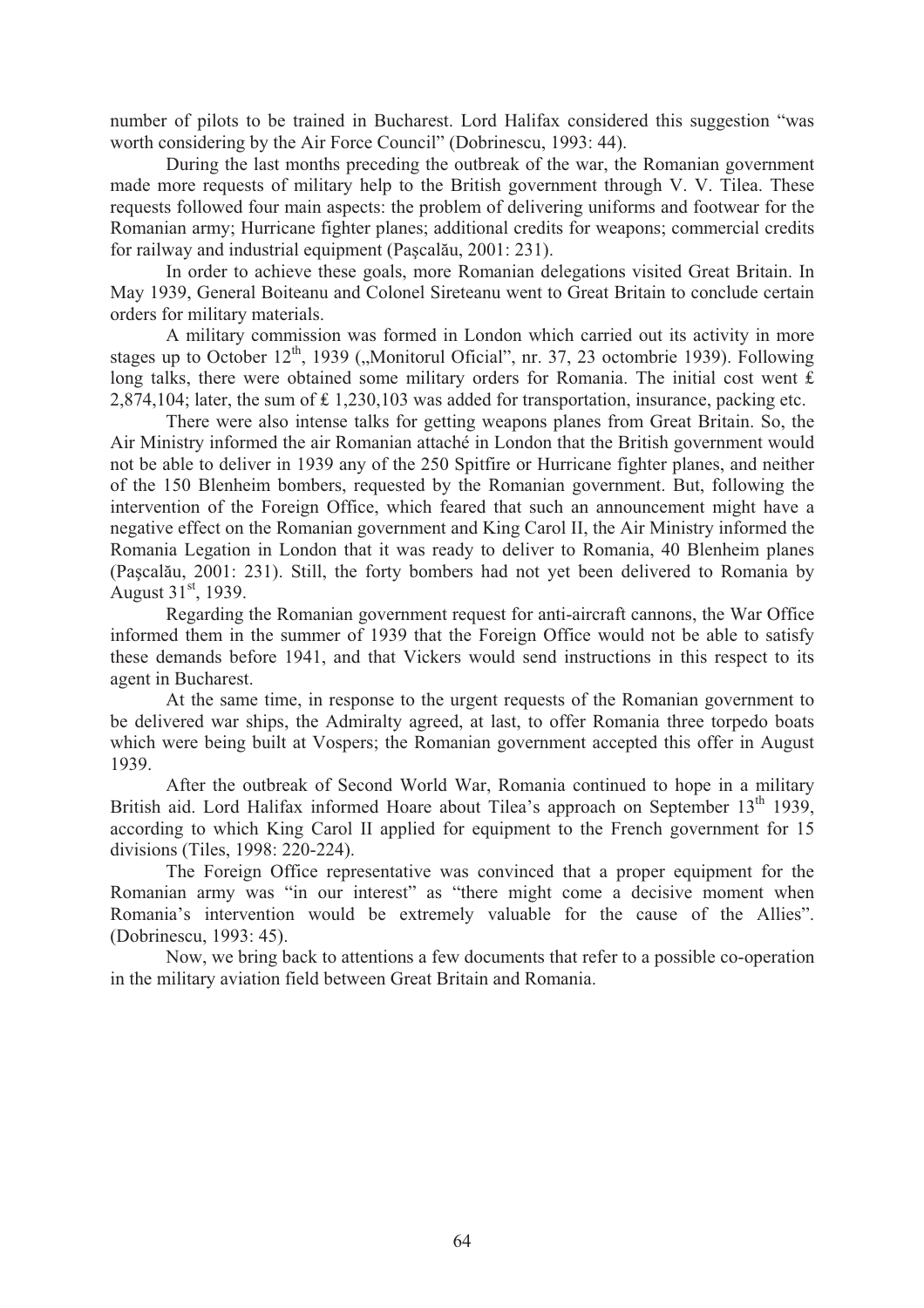#### MINISTERUL AERULUI ȘI MARINEI CABINETUL MINISTRULUI

**Bucuresti** 20 decembrie 1939

## $NOT$ Å *INFORMATIV*<sup>Å</sup>

**1.** 

Ministerul Aerului si Marinei a adresat Atasatului Aerului Paris si Atasatului Naval Londra, următoarea telegramă:

"Prevăzute Aer-Marină cinci milioane jumătate lire din eventualul acord pentru câștigare timp începeți imediat demersuri obtinere rapidă în ordinea urgentei pentru aviatie:

- una sută avioane vânătoare, peste cele 38 Hurricane, 40 Blenheim "nas lung", 3.500 tone ulei Aerosel, una sută motoare Taurus, compresor mare înălțime, una sută motoare Hercules, compresor două viteze, 300 tone cauciuc brut table aliaje u soare pentru 300 motoare feroaliaje semifabricate alumin dural și cromolibden;

- pentru A.C.A. aparatură de tragere;

- pentru Marină 6 vedete, 25 torpile, 500 Vickers, 10 tone cositor, 10 tone aramă. Urmează corespondența cu detalii. Telegrafiați răspuns

MINISTERUL AERULUI ȘI MARINEI".

La telegrama de mai sus, Atașatul Naval Londra a răspuns următoarele: "Rog repetati telegrafic cifrat:

1. Dacă ultimele 100 avioane vânătoare trebuie să fie tip Hurricane sau Spit Fire?

2. Termenul maxim de predare?

3. Dacă motoarele trebuie să fie cu elici?

4. Munițiile și bombele pentru Blenheim și Hurricane sunt ajunse în țară.

De curând au plecat mitralierele și restul echipamentului.

Vizoarele sunt gata de expediat".

ATASAT NAVAL LONDRA

Arhivele Militare Române, Pitești, fond 3832 Ministerul Aerului și Marinei, dosar 2546, f. 230-231.

## **2.**

Intrare cifru nr. 293 19 decembrie 1939

#### *TELEGRAMA NR. 121*

18 decembrie 1939 LONDRA

La telegrama Dvs. Nr. 40.605:

Am obtinut autorizația Amiralității și acceptarea Societății Vickers pentru încărcarea cu trotyl a 6 conuri pentru torpilele vedetelor.

Vickers eliberează 6 torpile complete numai dacă i se achită suma de 147.761 lire sterline și 7 silingi rata a treia care este cerută de comisia de receptie cu raportul nr. 22 din 1 decembrie și suma de 6.199 lire sterline si 15 silingi cota parte din ratele 4 si 5 pentru torpile.

Dacă aceste sume se plătesc în timp vedetelor ar putea pleca în prima săptămână a lunii ianuarie cu torpile le bord.

Rog comunicați hotărârea D-voastră pentru a lua măsuri de urmare.

ATAŞAT NAVAL LONDRA

Arhivele Militare Române, Pitești, fond 3832 Ministerul Aerului și Marinei, dosar 2546, f. 232.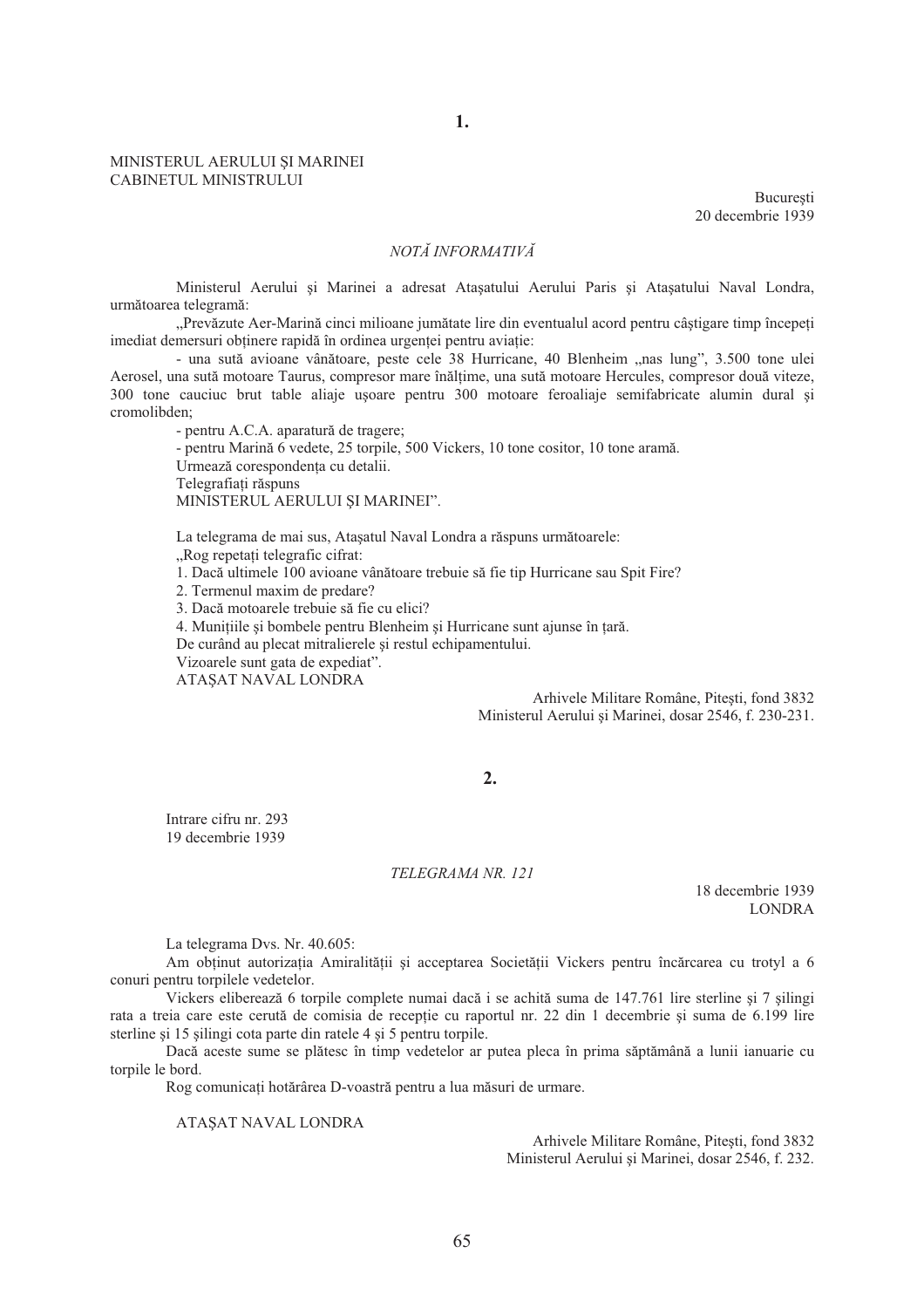**3.** 

Intrare cifru nr. 294 20 decembrie 1939

## *TELEGRAMA NR. 70*

19 decembrie 1939 LONDRA

Rog repetați telegrafic cifrat:

1. Dacă ultimele 100 avioane vânătoare trebuie să fie tip Hurricane sau Spitefire;

2. Termenul maximum de predare?

3. Dacă motoarele trebuie să fie cu elici?

4. Munițiile și bombele pentru Blenheim și Hurricane sunt ajunse în țară?

De curând au plecat mitralierele și restul echipamentului.

Vizoarele sunt gata de expediat.

ATAŞAT NAVAL LONDRA

Arhivele Militare Române, Pitești, fond 3832 Ministerul Aerului si Marinei, dosar 2546, f. 233.

**4.** 

9 decembrie 1939

DIRECȚIA A.M.T.

Am onoare a vă trimite mai jos în copie telegrama atașatului naval Londra, împreună cu rezoluția Dlui Secretar General, rugându-vă să binevoiți a da ordinele Dvs. De urmare:

## *TELEGRAM*

Pentru utilizarea imediată a vedetelor Vosper propun a mi se da autorizația de a cere ca:

1. Fabricile Weimouth să facă gata șase torpile care să plece cu vedetele;

2. Amiralitatea să ne aprobe încărcarea cu explozibil a șase conuri pentru aceste torpile.

Fiecare con ar costa circa 100 lire sterline.

3. Pentru eliberarea imediat a torpilelor și încărcarea conurilor, voi încerca a face plata din disponibil alocat Ministerului Aerului.

În caz de aprobare rog ordonați urgent.

D.O. SEFUL SERV. SECRETARIAT GL. Colonel PÂRVULESCU GH.

> SEFUL BIR. 2 INFORM. Lt. Colonel R. BOSSY

Arhivele Militare Române, Pitești, fond 3832 Ministerul Aerului și Marinei, dosar 2546, f. 294.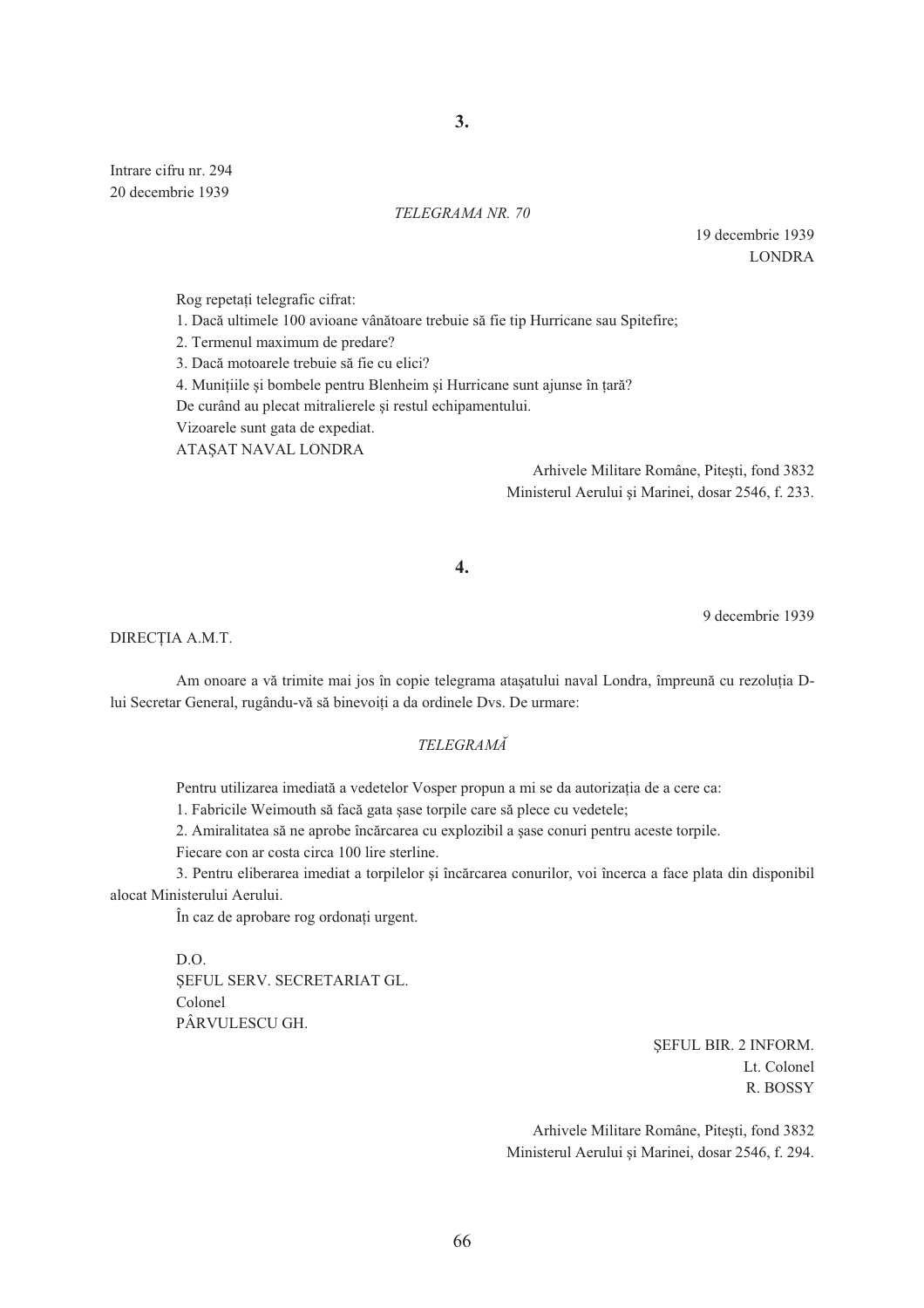**5.** 

Nr. 2819 din 9 decembrie 1939

### MINISTERUL ÎNZESTR&RII Secretariatul General

Am onoare a vă comunica, mai jos în copie, telegrama primită de la Atașatul Naval Londra:

#### *TELEGRAMA NR. 111*

4 decembrie 1939, LONDRA

Al 3-lea transport a plecat sâmbătă 2 decembrie.

Al 4-lea transport termină încărcătura la 6 decembrie.

Al 5-lea transport este în curs de organizare.

Voi avea de transportat din Londra harna sament, iar transportul pe calea ferată la Liverpool costă foarte mult.

D.O. SEFUL SERV. SECRETARIAT GL. Colonel PÂRVULESCU GH.

> SEFUL BIR. 2 INFORM. Lt. Colonel R. BOSSY

Arhivele Militare Române, Pitești, fond 3832 Ministerul Aerului și Marinei, dosar 2546, f. 298.

**6.** 

Intrare cifru nr. 272

5 decembrie 1939

*TELEGRAMA NR. 110* 

4 decembrie 1939, LONDRA

La ordinul Dvs. Nr. 12492 primit astăzi. Recepția definitivă a celor 20 torpile a început la 23 octombrie și este în curs de execuție. Ea poate fi continuată și fără Locotenent Comandor Voinescu dacă ordonati astfel.

Lucrările mai pot dura 30 sau 45 zile lucrătoare.

Sperăm ca vedetele să poată pleca în cursul acestei luni. Dacă pleacă și căpitanul Popovici și Maistrul torpilor este necesar ca Dvs. Să hotărâți cine va continua recepția.

Am ordonat Lt. Cd. Voinescu să se prezinte de plecare.

ATASAT NAVAL LONDRA

Arhivele Militare Române, Pitesti, fond 3832 Ministerul Aerului și Marinei, dosar 2546, f. 308.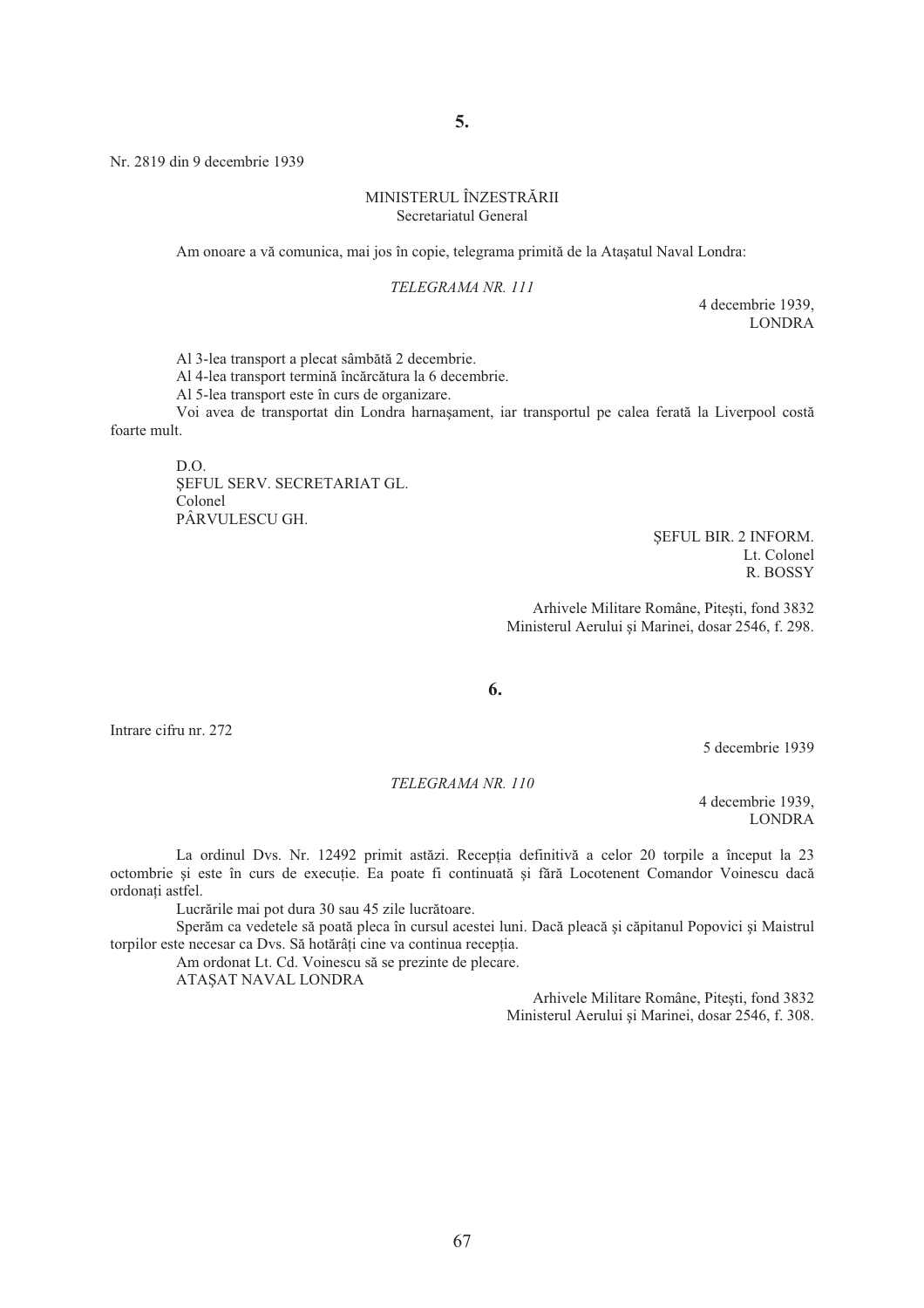Intrare cifru nr. 248 17 noiembrie 1939

## *TELEGRAMA NR. 91*

16 noiembrie 1939

Urmare la telegrama cifrată nr. 58 Dl. Ministru Tilea mi-a comunicat că are informații, primite cu ocaziunea tratativelor economice, că amiralitatea este dispusă a autoriza comanda de nave în Anglia si livrarea lor, dacă la timpul livrării amiralitatea nu va avea nevoie de ele.

Am cerut preciziuni oficiale și de la Amiralitate. VOI RAPORTA CÂND MI SE VOR DA.

> Arhivele Militare Române, Pitesti, fond 3832 Ministerul Aerului și Marinei, dosar 2546, f. 356.

**8.** 

17 noiembrie 1939

## DIRECȚIA GENERALĂ A MAR. DIRECȚIA CONSTRUCȚII NAVALE

Am onoare a vă aduce la cunoștință că Atașatul Naval Londra ne comunică că Dl. Ministru Tilea are informatiuni că Amiralitatea engleză este dispusă a autoriza comenzi de nave în Anglia și livrarea lor, cu conditiunea, dacă la timpul livrării Amiralitatea nu va avea nevoie de ele.

Atasatul nostru a cerut preciziuni oficiale.

Comenzile ce urmează a fi trecute se vor stabili la primă oră de lucru cu Dl. Secretar General.

 $D^{\Omega}$ SEFUL SERV. SECRETARIAT GL. Colonel PÂRVULESCU GH.

> p. ŞEFUL BIR. 2 INFORM. Lt. Cdor I. IORD&NESCU

Arhivele Militare Române, Pitești, fond 3832 Ministerul Aerului și Marinei, dosar 2546, f. 371.

# **BIBLIOGRAPHY**

## **A. Primary sources:**

Arhivele Militare Române, Pitești (The Romanian Military Archives).

## **B. Literature:**

Dobrinescu V.F., 1993, *Emigrația română din lumea anglo-savonă*, 1939-1945, Institutul European, Iași.

Dobrinescu V.F., Nicolescu L., Nicolescu Gh., 1998, *Relatii militare româno-engleze (1918-1947)*, Editura Cultura, Pitesti.

Pășcălău Gh., 2001, *România și Marea Britanie. Relații politico-diplomatice.* 1933-1939, Editura Albatros, București.